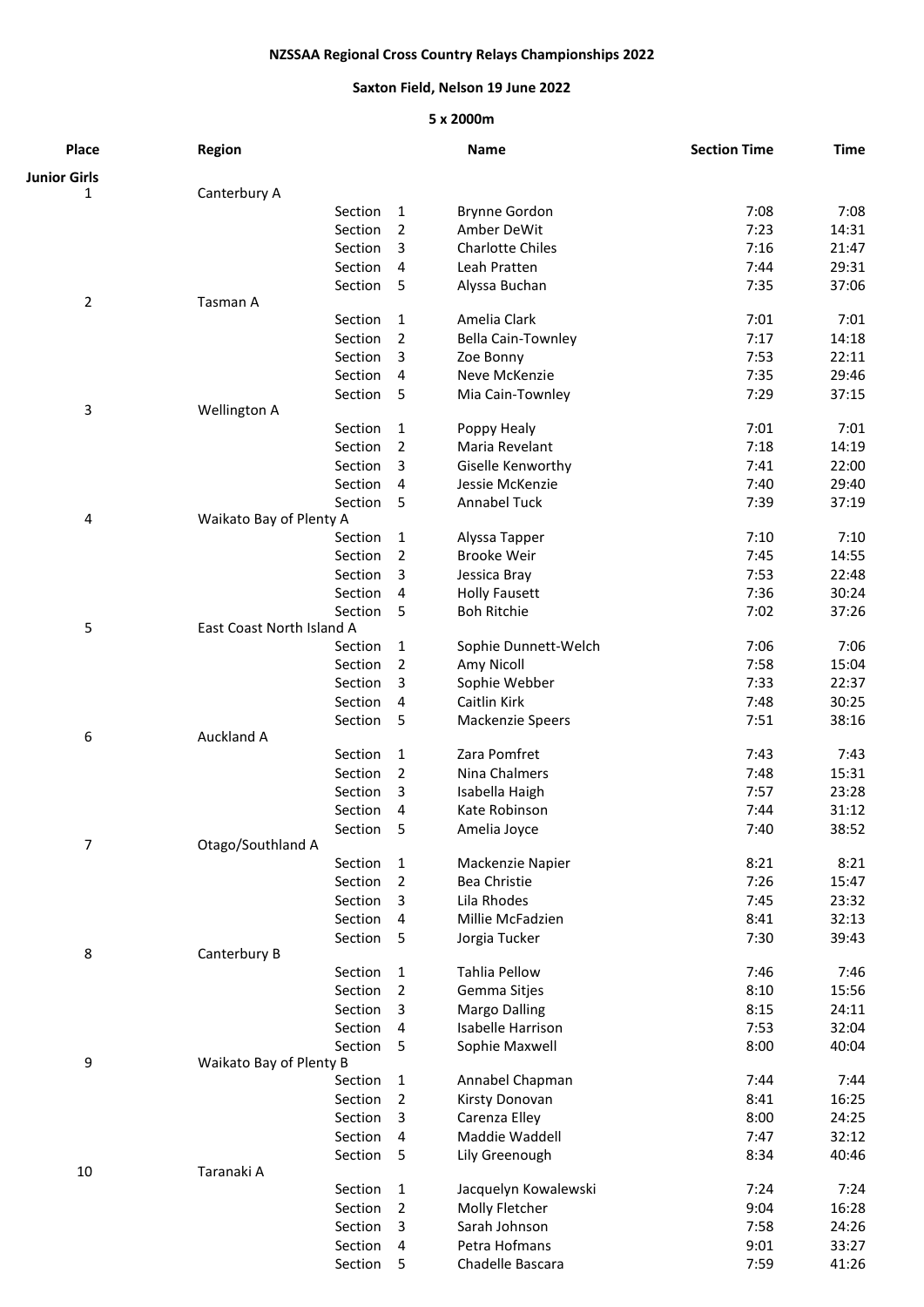| 11                     | Tasman B                  |                     |                         |      |       |
|------------------------|---------------------------|---------------------|-------------------------|------|-------|
|                        | Section                   | $\mathbf 1$         | Keshia Linyard          | 8:13 | 8:13  |
|                        | Section                   | $\overline{2}$      | <b>Frankie Palmer</b>   | 8:23 | 16:36 |
|                        | Section                   | 3                   | Ellie Beever            | 8:20 | 24:56 |
|                        | Section                   | 4                   | Emma Solly              | 8:34 | 33:30 |
|                        | Section                   | 5                   | Isabella Schwarzenbach  | 8:14 | 41:44 |
| 12                     | Wellington B              |                     |                         |      |       |
|                        | Section                   | 1                   | <b>Maddison Maclean</b> | 8:01 | 8:01  |
|                        | Section                   | 2                   | Giselle Kenworthy       | 8:01 | 16:02 |
|                        | Section                   | 3                   | Sophie Jones            | 8:31 | 24:33 |
|                        | Section                   | 4                   | <b>Gracie Ames</b>      | 8:16 | 32:49 |
|                        | Section                   | 5                   | Ava Register            | 9:05 | 41:54 |
| 13                     | East Coast North Island B |                     |                         |      |       |
|                        | Section                   | $\mathbf{1}$        | Lili Ganivet            | 8:06 | 8:06  |
|                        | Section                   | $\overline{2}$      | <b>Ellie Meynell</b>    | 8:24 | 16:30 |
|                        | Section                   | 3                   | Stella Buczynski        | 9:11 | 25:41 |
|                        | Section                   | 4                   | <b>Tegan Anderson</b>   | 8:44 | 34:25 |
|                        | Section                   | 5                   | Georgia Mill            | 8:06 | 42:31 |
| 14                     | Manawatu A<br>Section     |                     | Elise Trotter           | 8:41 | 8:41  |
|                        | Section                   | 1<br>$\overline{2}$ | Alix Gibson             | 9:02 | 17:43 |
|                        | Section                   | 3                   | Sophie Bell             | 9:11 | 26:54 |
|                        | Section                   | 4                   | Manaia Sheridan         | 9:33 | 36:27 |
|                        | Section                   | 5                   |                         | 9:28 | 45:55 |
| <b>Year Nine Girls</b> |                           |                     | Coco Guy                |      |       |
| 1                      | Auckland A                |                     |                         |      |       |
|                        | Section                   | 1                   | Scarlett Robb           | 7:09 | 7:09  |
|                        | Section                   | $\overline{2}$      | Sarah Hellyer           | 7:16 | 14:25 |
|                        | Section                   | 3                   | Hannah McManus          | 7:28 | 21:53 |
|                        | Section                   | 4                   | Lisa Hellyer            | 7:18 | 29:11 |
|                        | Section                   | 5                   | Imogen Barlow           | 7:14 | 36:25 |
| $\overline{2}$         | Wellington A              |                     |                         |      |       |
|                        | Section                   | $\mathbf{1}$        | Lucy Hannah             | 7:29 | 7:29  |
|                        | Section                   | 2                   | Juju Moorhead           | 7:26 | 14:55 |
|                        | Section                   | 3                   | Zoe Cursons             | 7:52 | 22:47 |
|                        | Section                   | 4                   | Jane Doyle              | 7:57 | 30:44 |
|                        | Section                   | 5                   | Maia Holden             | 7:45 | 38:29 |
| 3                      | Canterbury A              |                     |                         |      |       |
|                        | Section                   | 1                   | <b>Blaise France</b>    | 7:41 | 7:41  |
|                        | Section                   | 2                   | Amelia Henstock         | 7:45 | 15:26 |
|                        | Section                   | 3                   | Isabella Bridge         | 7:59 | 23:25 |
|                        | Section                   | 4                   | Rebekah Pratten         | 7:44 | 31:09 |
|                        | Section                   | 5                   | Kobi Maslin             | 7:59 | 39:08 |
| 4                      | Waikato Bay of Plenty A   |                     |                         |      |       |
|                        | Section                   | 1                   | Casey Shaw-Stranks      | 7:46 | 7:46  |
|                        | Section                   | 2                   | Eva Jeffries            | 8:13 | 15:59 |
|                        | Section                   | 3                   | Chelsea Lea             | 8:13 | 24:12 |
|                        | Section                   | 4                   | Sahara Katene           | 8:17 | 32:29 |
| $\mathsf S$            | Section<br>Wellington B   | 5                   | <b>Eleanor Pugh</b>     | 7:15 | 39:44 |
|                        | Section                   | 1                   | Issy de Hair            | 7:58 | 7:58  |
|                        | Section                   | 2                   | Gwen McGrath            | 8:01 | 15:59 |
|                        | Section                   | 3                   | Savannah Allen          | 8:00 | 23:59 |
|                        | Section                   | 4                   | Katie Jordan            | 8:09 | 32:08 |
|                        | Section                   | 5                   | Ella Egan               | 8:09 | 40:17 |
| 6                      | <b>Auckland B</b>         |                     |                         |      |       |
|                        | Section                   | 1                   | Sophia Haines           | 8:16 | 8:16  |
|                        | Section                   | 2                   | Zara Toes               | 8:16 | 16:32 |
|                        | Section                   | 3                   | Saffron Moaveni         | 8:32 | 25:04 |
|                        | Section                   | 4                   | Siu Ellie               | 8:32 | 33:36 |
|                        | Section                   | 5                   | Kenisha Mediratta       | 8:43 | 42:19 |
| 7                      | East Coast North Island A |                     |                         |      |       |
|                        | Section                   | 1                   | Breeze van Veldhuizen   | 7:41 | 7:41  |
|                        | Section                   | 2                   | Ruby Kaye               | 8:38 | 16:19 |
|                        | Section                   | 3                   | Luca Wohlers            | 8:20 | 24:39 |
|                        | Section                   | 4                   | Lily Hammond            | 8:58 | 33:37 |
|                        | Section                   | 5                   | Lucy Parker             | 8:56 | 42:33 |
|                        |                           |                     |                         |      |       |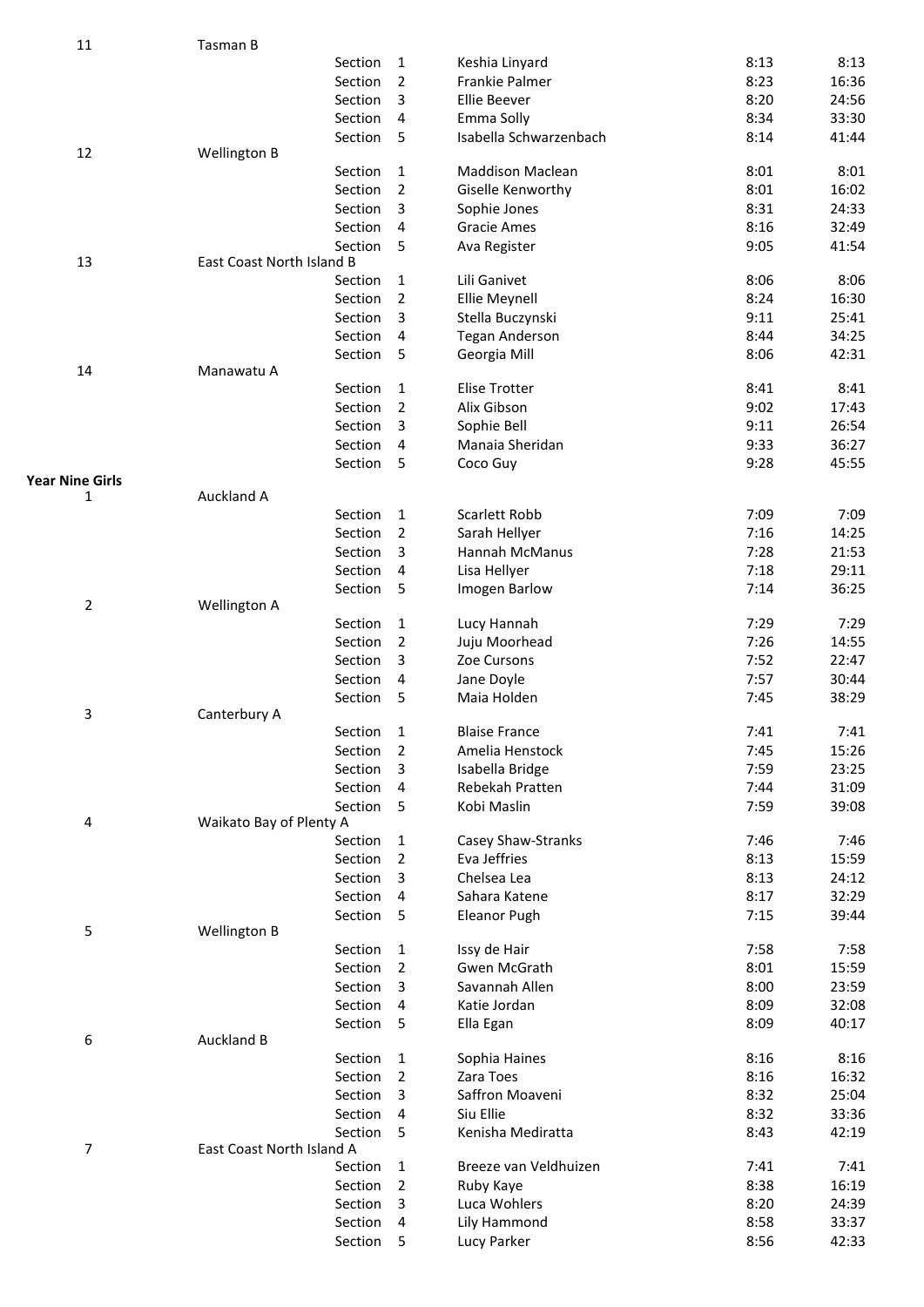| 8                         | Taranaki A              |         |                |                           |      |       |
|---------------------------|-------------------------|---------|----------------|---------------------------|------|-------|
|                           |                         | Section | 1              | Marley Sampson            | 7:45 | 7:45  |
|                           |                         | Section | $\mathbf 2$    | Sammy Wolfe               | 8:46 | 16:31 |
|                           |                         | Section | 3              | <b>Maddison Sturgeon</b>  | 8:47 | 25:18 |
|                           |                         | Section | 4              | <b>Estelle Monk</b>       | 8:58 | 34:16 |
|                           |                         | Section | 5              | <b>Bethan Mullis</b>      | 8:43 | 42:59 |
| 9                         | Canterbury B            |         |                |                           |      |       |
|                           |                         | Section | 1              | Abi Scott-Douglas         | 8:01 | 8:01  |
|                           |                         | Section | $\overline{2}$ | <b>Emily Watt</b>         | 8:30 | 16:31 |
|                           |                         | Section | 3              | Jessica Drury             | 8:25 | 24:56 |
|                           |                         | Section | 4              | Zania Roberts             | 8:55 | 33:51 |
|                           |                         | Section | 5              | Wei Wei Zhang             | 9:34 | 43:25 |
| <b>Senior Girls</b>       |                         |         |                |                           |      |       |
| 1                         | Otago/Southland A       |         |                |                           |      |       |
|                           |                         | Section | 1              | Zara Geddes               | 6:51 | 6:51  |
|                           |                         | Section | $\overline{2}$ | Siena Mackley             | 7:19 | 14:10 |
|                           |                         | Section | 3              | Samantha Fookes           | 7:20 | 21:30 |
|                           |                         | Section | 4              | Kennedy Taylor            | 7:13 | 28:43 |
|                           |                         | Section | 5              | Catherine Lund            | 7:20 | 36:03 |
| $\mathbf 2$               | Wellington A            |         |                |                           |      |       |
|                           |                         | Section | 1              | Lola Campbell             | 7:24 | 7:24  |
|                           |                         | Section | $\overline{2}$ | Kate McHardy              | 7:02 | 14:26 |
|                           |                         | Section | 3              | Katelyn Sceats            | 7:20 | 21:46 |
|                           |                         | Section | 4              | Lucy Jurke                | 7:15 | 29:01 |
|                           |                         | Section | 5              | Ava Sutherland            | 7:14 | 36:15 |
| $\ensuremath{\mathsf{3}}$ | Whanganui A             |         |                |                           |      |       |
|                           |                         | Section | 1              | Louise Brabyn             | 7:08 | 7:08  |
|                           |                         | Section | $\overline{2}$ | Greta Darke               | 7:31 | 14:39 |
|                           |                         | Section | 3              | Amy McHardy               | 7:04 | 21:43 |
|                           |                         | Section | 4              | <b>Harriet Douglas</b>    | 7:57 | 29:40 |
|                           |                         | Section | 5              | Hannah Byam               | 7:45 | 37:25 |
| $\pmb{4}$                 | Wellington B            |         |                |                           |      |       |
|                           |                         | Section | 1              | Eliza Squire              | 7:27 | 7:27  |
|                           |                         | Section | $\overline{2}$ | Phoebe Squire             | 7:30 | 14:57 |
|                           |                         | Section | 3              | Lulu Davies               | 7:38 | 22:35 |
|                           |                         | Section | 4              | Kate Yu                   | 7:42 | 30:17 |
|                           |                         | Section | 5              | Scarlett Anderson         | 7:49 | 38:06 |
| 5                         | Auckland A              |         |                |                           |      |       |
|                           |                         | Section | 1              | Kayo Findsen              | 7:26 | 7:26  |
|                           |                         | Section | 2              | Sophie Robb               | 7:46 | 15:12 |
|                           |                         | Section | 3              | Hazel Cook                | 8:12 | 23:24 |
|                           |                         | Section | 4              | Leila Daniels             | 7:33 | 30:57 |
|                           |                         | Section | 5              | Stella Hammond            | 7:13 | 38:10 |
| 6                         | Canterbury A            |         |                |                           |      |       |
|                           |                         | Section | 1              | Kate Currie               | 7:15 | 7:15  |
|                           |                         | Section | 2              | <b>Elspeth McGuinness</b> | 7:26 | 14:41 |
|                           |                         | Section | 3              | <b>Bridie Restieaux</b>   | 7:47 | 22:28 |
|                           |                         | Section | 4              | Hannah Hughes             | 8:01 | 30:29 |
|                           |                         | Section | 5              | Lily Twyford              | 7:46 | 38:15 |
| $\overline{\phantom{a}}$  | Waikato Bay of Plenty A |         |                |                           |      |       |
|                           |                         | Section | 1              | Katya Cumming             | 7:32 | 7:32  |
|                           |                         | Section | 2              | Ella Smart                | 7:16 | 14:48 |
|                           |                         | Section | 3              | Jess Jennings             | 8:00 | 22:48 |
|                           |                         | Section | 4              | Tara Sacke                | 7:59 | 30:47 |
|                           |                         | Section | 5              | <b>Renee Carey</b>        | 7:42 | 38:29 |
| 8                         | Aoraki A                |         |                |                           |      |       |
|                           |                         | Section | 1              | Niamh Motley              | 7:28 | 7:28  |
|                           |                         | Section | 2              | <b>Ruby Laming</b>        | 7:54 | 15:22 |
|                           |                         | Section | 3              | Faith Coffin              | 7:49 | 23:11 |
|                           |                         | Section | 4              | <b>Grace Brydges</b>      | 8:23 | 31:34 |
|                           |                         | Section | 5              | <b>Madeline Thomas</b>    | 7:39 | 39:13 |
| 9                         | Taranaki A              |         |                |                           |      |       |
|                           |                         | Section | 1              | Lottie Moffat             | 7:29 | 7:29  |
|                           |                         | Section | 2              | Kaylee Hunger             | 8:26 | 15:55 |
|                           |                         | Section | 3              | Emma Jamieson             | 7:26 | 23:21 |
|                           |                         | Section | 4              | Renee Donovan             | 8:12 | 31:33 |
|                           |                         | Section | 5              | Grace Foreman             | 7:45 | 39:18 |
|                           |                         |         |                |                           |      |       |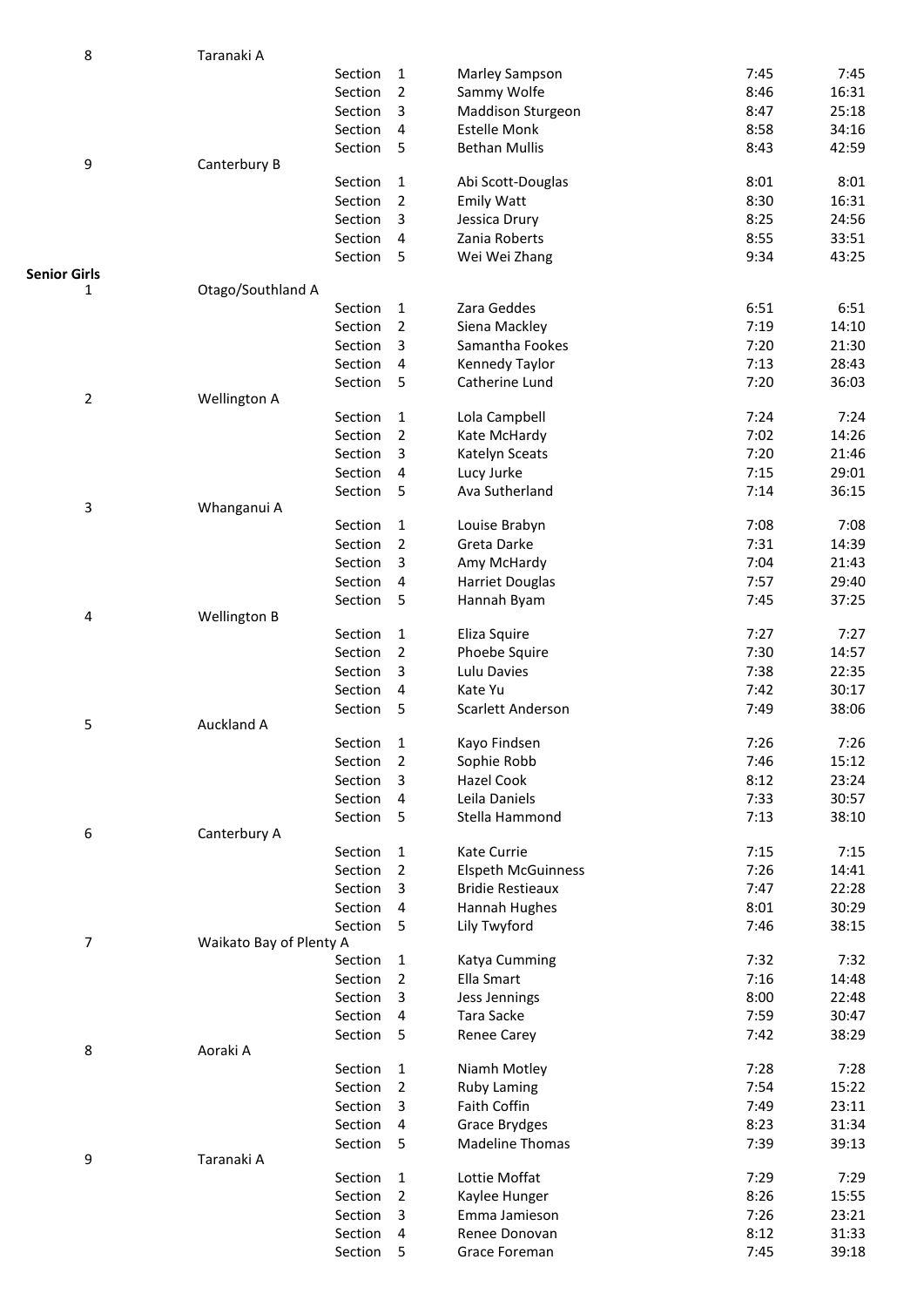| 10                      | Nth Harbour/Auckland               |                |                        |      |       |
|-------------------------|------------------------------------|----------------|------------------------|------|-------|
|                         | Section                            | 1              | Jodie Nash             | 7:09 | 7:09  |
|                         | Section                            | $\overline{2}$ | Sascha Letica          | 7:10 | 14:19 |
|                         | Section                            | 3              | Asha Edwards           | 7:25 | 21:44 |
|                         | Section                            | 4              | Annabel Richardson     | 8:50 | 30:34 |
|                         | Section                            | 5              | Zari Lindsay           | 8:47 | 39:21 |
| 11                      | Tasman A                           |                |                        |      |       |
|                         | Section                            | 1              | <b>Brooke Bowen</b>    | 7:17 | 7:17  |
|                         | Section                            | 2              | <b>Shinaye Toms</b>    | 8:22 | 15:39 |
|                         | Section                            | 3              | Hollie John            | 8:12 | 23:51 |
|                         | Section                            | 4              | Cassie Cameron         | 8:26 | 32:17 |
|                         | Section                            | 5              | Heidi Stephens         | 7:34 | 39:51 |
| 12                      | Wellington C                       |                |                        |      |       |
|                         | Section                            | 1              | Amelia Abernethy       | 7:43 | 7:43  |
|                         | Section                            | 2              | Lillie Beliveau        | 7:59 | 15:42 |
|                         | Section                            | 3              | Molly O'Sullivan       | 7:51 | 23:33 |
|                         | Section                            | 4              | Rosa Stanley           | 8:09 | 31:42 |
|                         | Section                            | 5              | Rachel Baker           | 8:25 | 40:07 |
| 13                      | East Coast North Island A          |                |                        |      |       |
|                         | Section                            | 1              | Sofia Lumbreras        | 7:08 | 7:08  |
|                         | Section                            | 2              | Olivia Molloy          | 8:08 | 15:16 |
|                         | Section                            | 3              | Kate O'Connor          | 8:09 | 23:25 |
|                         | Section                            | 4              | Annabel Cook           | 8:02 | 31:27 |
|                         | Section                            | 5              | Nikita Wain            | 8:45 | 40:12 |
| 14                      | Manawatu A                         |                |                        |      |       |
|                         | Section                            | 1              | Courtney Fitzgibbon    | 7:20 | 7:20  |
|                         | Section                            | 2              | Lucy McLean            | 7:44 | 15:04 |
|                         | Section                            | 3              | Carys Middleton        | 8:00 | 23:04 |
|                         | Section                            | 4              | Olvia Clifton          | 9:27 | 32:31 |
|                         | Section                            | 5              | Amy Ellis              | 8:43 | 41:14 |
| 15                      | Canterbury B                       |                |                        |      |       |
|                         | Section                            | $\mathbf{1}$   | Sue Petrie             | 7:48 | 7:48  |
|                         | Section                            | 2              | <b>Gracie Pratten</b>  | 8:28 | 16:16 |
|                         | Section                            | 3              | Emma Coates            | 8:27 | 24:43 |
|                         | Section                            | 4              | Beth Heywood           | 8:18 | 33:01 |
|                         | Section                            | 5              | Marissa Shannon        | 8:39 | 41:40 |
| 16                      | Waikato Bay of Plenty B            |                |                        |      |       |
|                         | Section                            | 1              | Grace Wisnewski        | 8:27 | 8:27  |
|                         | Section                            | 2              | Monique Spedding       | 8:05 | 16:32 |
|                         | Section                            | 3              | Georgie Rose Boyd      | 8:32 | 25:04 |
|                         | Section                            | 4              | Madi Judkini           | 8:42 | 33:46 |
|                         | Section                            | 5              | Lucy Steele            | 7:58 | 41:44 |
| <b>DNF</b>              |                                    |                |                        |      |       |
|                         | Canterbury C                       |                |                        |      |       |
|                         | Section                            | 1              | Sophie Orchard         | 8:40 | 8:40  |
|                         | Section                            | 2              | Juliet Freeman         | 8:28 | 17:08 |
|                         | Section                            | 3              | Orla Motley            | 8:41 | 25:49 |
|                         | Section                            | 4              | Lucy Murphy            | 8:33 | 34:22 |
| <b>Junior Boys</b><br>1 | North Harbour A                    |                |                        |      |       |
|                         | Section                            | 1              | Alfie Steedman         | 5:51 | 5:51  |
|                         | Section                            | 2              | Max Tuttle             | 6:24 | 12:15 |
|                         | Section                            | 3              | Jamie Maunder          | 6:19 | 18:34 |
|                         | Section                            | 4              | <b>Charley Mueller</b> | 6:58 | 25:32 |
|                         |                                    | 5              |                        | 7:11 | 32:43 |
| 2                       | Section<br>Waikato Bay of Plenty A |                | Keegan Burgess         |      |       |
|                         | Section                            | 1              | Hamish Murray          | 6:19 | 6:19  |
|                         | Section                            | 2              | Caleb Woodfield        | 6:45 | 13:04 |
|                         | Section                            | 3              | James Catto            | 6:58 | 20:02 |
|                         | Section                            | 4              | Kayden Theron          | 6:40 | 26:42 |
|                         | Section                            | 5              | George Wyllie          | 6:13 | 32:55 |
| 3                       | Canterbury A                       |                |                        |      |       |
|                         | Section                            | 1              | Cooper Wightman        | 6:15 | 6:15  |
|                         | Section                            | 2              | Finn Woodhouse         | 6:43 | 12:58 |
|                         | Section                            | 3              | Max Aldridge           | 6:53 | 19:51 |
|                         | Section                            | 4              | Thomas Newsom          | 6:49 | 26:40 |
|                         | Section                            | 5              | Mark Weir              | 7:00 | 33:40 |
|                         |                                    |                |                        |      |       |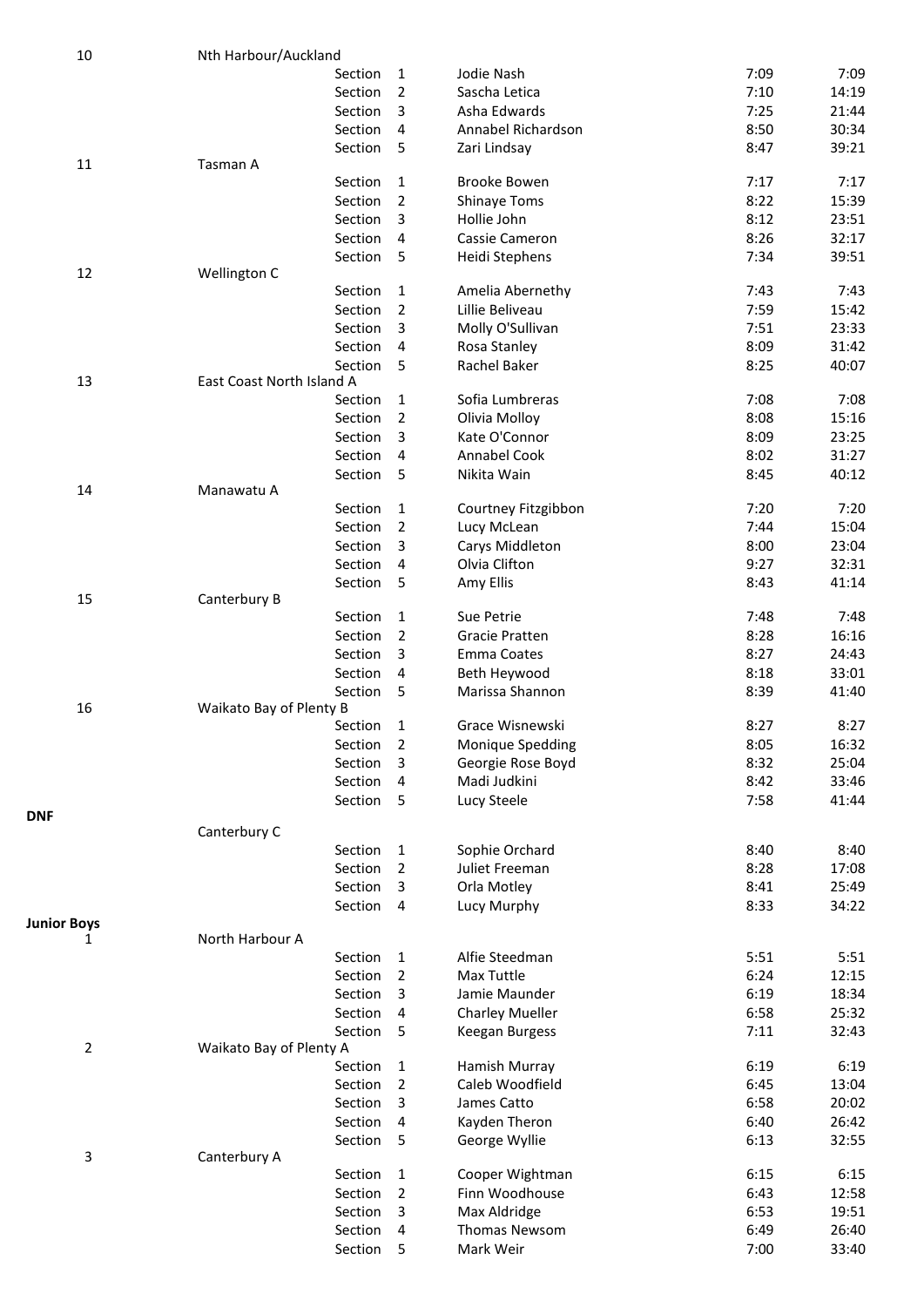| 4                     | Wellington A    |         |                                |                                      |              |                |
|-----------------------|-----------------|---------|--------------------------------|--------------------------------------|--------------|----------------|
|                       |                 | Section | 1                              | Jaguun Gunregjav-Willers             | 6:33         | 6:33           |
|                       |                 | Section | 2                              | James Elwood                         | 7:16         | 13:49          |
|                       |                 | Section | 3                              | Adam Baker                           | 7:06         | 20:55          |
|                       |                 | Section | 4                              | Ollie Harland                        | 6:57         | 27:52          |
|                       |                 | Section | 5                              | Joe Martin                           | 6:36         | 34:28          |
| 5                     | Auckland A      |         |                                |                                      |              |                |
|                       |                 | Section | 1                              | Charlie Richardson                   | 6:48         | 6:48           |
|                       |                 | Section | 2                              | Brook Yu                             | 6:44         | 13:32          |
|                       |                 | Section | 3                              | <b>Blake Taylor</b>                  | 7:01         | 20:33          |
|                       |                 | Section | 4                              | George Fraser                        | 7:17         | 27:50          |
|                       |                 | Section | 5                              | Daniel Kovylov                       | 7:17         | 35:07          |
| 6                     | Southland A     | Section |                                |                                      | 6:54         | 6:54           |
|                       |                 | Section | $\mathbf{1}$<br>$\overline{2}$ | Lewis Blay<br><b>William Berkers</b> | 7:06         | 14:00          |
|                       |                 | Section | 3                              | James Weber                          | 7:17         | 21:17          |
|                       |                 | Section | 4                              | Charlie Forde                        | 7:33         | 28:50          |
|                       |                 | Section | 5                              | Jude Deaker                          | 6:44         | 35:34          |
| $\overline{7}$        | Tasman A        |         |                                |                                      |              |                |
|                       |                 | Section | 1                              | Scott Brown                          | 6:53         | 6:53           |
|                       |                 | Section | $\overline{2}$                 | Joseph Cameron                       | 7:22         | 14:15          |
|                       |                 | Section | 3                              | Cade Ingerson                        | 7:27         | 21:42          |
|                       |                 | Section | 4                              | Kurt Ward                            | 7:44         | 29:26          |
|                       |                 | Section | 5                              | Elijah O'Donnell                     | 7:08         | 36:34          |
| 8                     | Aoraki A        |         |                                |                                      |              |                |
|                       |                 | Section | 1                              | Payo O'Sullivan                      | 6:52         | 6:52           |
|                       |                 | Section | $\overline{2}$                 | Sean Newlands                        | 7:11         | 14:03          |
|                       |                 | Section | 3                              | Jonty Porter                         | 7:35         | 21:38          |
|                       |                 | Section | 4                              | Johnson Cleland                      | 7:41         | 29:19          |
|                       |                 | Section | 5                              | Ben Allan                            | 7:44         | 37:03          |
| 9                     | Canterbury B    |         |                                |                                      |              |                |
|                       |                 | Section | $\mathbf{1}$                   | Joel Allott                          | 7:03         | 7:03           |
|                       |                 | Section | $\overline{2}$                 | Hugo Feng                            | 7:22         | 14:25          |
|                       |                 | Section | 3                              | Jack Buttle                          | 7:55         | 22:20          |
|                       |                 | Section | 4                              | Zavier Toaolamai-Holden              | 7:57         | 30:17          |
|                       |                 | Section | 5                              | Henry Church                         | 7:25         | 37:42          |
| <b>DNF</b>            |                 |         |                                |                                      |              |                |
|                       | North Harbour B |         |                                |                                      |              |                |
|                       |                 | Section | 1                              | <b>Charley Mueller</b>               | 6:21         | 6:21           |
|                       |                 | Section | 2                              | Tennet De Koster                     | 6:13         | 12:34          |
|                       |                 | Section | 3                              | Josh Glackin                         | 6:49         | 19:23          |
|                       |                 | Section | 4                              | Ryan Leong                           | 6:48         | 26:11          |
|                       | Wellington B    |         |                                |                                      |              |                |
|                       |                 | Section | 1                              | <b>Oliver Hercus</b>                 | 7:42         | 7:42           |
|                       |                 | Section | 2                              | <b>Blake Miscall</b>                 | 7:21         | 15:03          |
|                       |                 | Section | 3<br>4                         | Cormac Chesney<br>Theo Bray          | 8:01<br>7:34 | 23:04<br>30:38 |
| <b>Year Nine Boys</b> |                 | Section |                                |                                      |              |                |
| 1                     | Wellington A    |         |                                |                                      |              |                |
|                       |                 | Section | 1                              | George Gray                          | 6:46         | 6:46           |
|                       |                 | Section | 2                              | Liam Galt                            | 7:02         | 13:48          |
|                       |                 | Section | 3                              | Logan Hopfler                        | 6:58         | 20:46          |
|                       |                 | Section | 4                              | Silas Campbell                       | 7:07         | 27:53          |
|                       |                 | Section | 5                              | Desmond Reddy                        | 6:41         | 34:34          |
| $\overline{2}$        | North Harbour A |         |                                |                                      |              |                |
|                       |                 | Section | 1                              | Leo Hobson                           | 6:54         | 6:54           |
|                       |                 | Section | $\overline{2}$                 | Aiden Schuin                         | 7:03         | 13:57          |
|                       |                 | Section | 3                              | Connor Smith                         | 7:11         | 21:08          |
|                       |                 | Section | 4                              | Leo Wright                           | 6:57         | 28:05          |
|                       |                 | Section | 5                              | Lorenzo Ferguson                     | 6:54         | 34:59          |
| 3                     | Canterbury A    |         |                                |                                      |              |                |
|                       |                 | Section | $\mathbf{1}$                   | Aidan Fitzmaurice                    | 7:00         | 7:00           |
|                       |                 | Section | $\overline{2}$                 | Sam Cook                             | 6:59         | 13:59          |
|                       |                 | Section | 3                              | Macrae Smith                         | 7:12         | 21:11          |
|                       |                 | Section | 4                              | Otto Church                          | 6:53         | 28:04          |
|                       |                 | Section | 5                              | Dardy Harrington                     | 7:13         | 35:17          |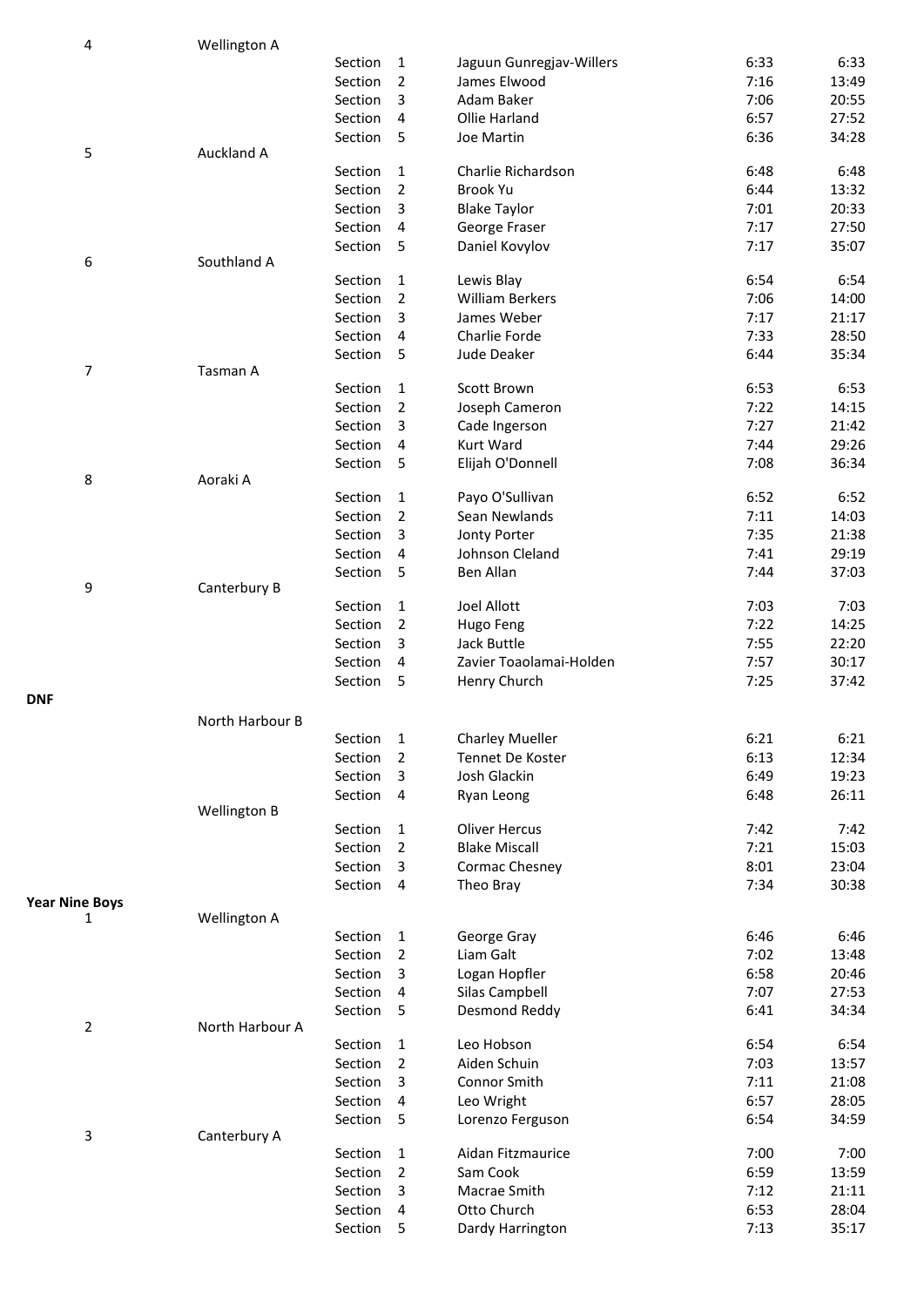| 4                  | Auckland A                 |                |                        |      |       |
|--------------------|----------------------------|----------------|------------------------|------|-------|
|                    | Section                    | $\mathbf{1}$   | Nikko Kelly            | 7:19 | 7:19  |
|                    | Section                    | $\overline{2}$ | Samuel Rickerby        | 7:05 | 14:24 |
|                    | Section                    | 3              | Henry Moore            | 7:29 | 21:53 |
|                    | Section                    | 4              | Johnny Ormond          | 7:21 | 29:14 |
|                    | Section                    | 5              | Harry Hardwick         | 7:41 | 36:55 |
| 5                  | Waikato Bay of Plenty A    |                |                        |      |       |
|                    | Section                    | 1              | Stefan Pendergrast     | 7:10 | 7:10  |
|                    | Section                    | 2              | Caleb Litolff          | 7:08 | 14:18 |
|                    | Section                    | 3              | Ashton Lucas           | 8:02 | 22:20 |
|                    | Section                    | 4              | Shima Fletcher         | 8:03 | 30:23 |
|                    | Section                    | 5              | Cameron Fitzjohn       | 7:08 | 37:31 |
| 6                  | Canterbury B               |                |                        |      |       |
|                    | Section                    | 1              | <b>Henry Sevier</b>    | 7:06 | 7:06  |
|                    | Section                    | 2              | Jansen Luke            | 7:22 | 14:28 |
|                    | Section                    | 3              | Oliver Simpson         | 7:44 | 22:12 |
|                    | Section                    | 4              | Ollie Jackways         | 7:47 | 29:59 |
|                    | Section                    | 5              | <b>Matthew Wilcox</b>  | 7:47 | 37:46 |
| 7                  | North Harbour B<br>Section |                |                        |      |       |
|                    |                            | 1              | <b>Henry Barr</b>      | 7:25 | 7:25  |
|                    | Section                    | 2              | Aaron Brodie           | 7:27 | 14:52 |
|                    | Section                    | 3              | <b>Duke Cutts</b>      | 7:41 | 22:33 |
|                    | Section                    | 4              | Swann Blanchard        | 7:41 | 30:14 |
| 8                  | Section<br>Auckland B      | 5              | Zac Pudney             | 7:59 | 38:13 |
|                    | Section                    | 1              | Alistair Peterson      | 7:42 | 7:42  |
|                    | Section                    | 2              | Ty Gonzales            | 7:43 | 15:25 |
|                    | Section                    | 3              | Rocco McMahon          | 8:22 | 23:47 |
|                    | Section                    | 4              | Albie Palmer-Clarke    | 7:59 | 31:46 |
|                    | Section                    | 5              | Vin Marsden            | 8:08 | 39:54 |
| 9                  | Aoraki A                   |                |                        |      |       |
|                    | Section                    | $\mathbf{1}$   | Kalym Chalmers         | 6:58 | 6:58  |
|                    | Section                    | $\overline{2}$ | <b>Quinn Pratt</b>     | 8:42 | 15:40 |
|                    | Section                    | 3              | Hamish Tilsey          | 9:08 | 24:48 |
|                    | Section                    | $\overline{4}$ | Jack Houstoun          | 8:30 | 33:18 |
|                    | Section                    | 5              | Caleb Turner           | 9:12 | 42:30 |
|                    |                            |                |                        |      |       |
| <b>DNF</b>         | Canterbury C               |                |                        |      |       |
|                    | Section 1                  |                | Oakley Blackburn       | 7:52 | 7:52  |
|                    | Section                    | 2              | Shannon Rochester      | 7:48 | 15:40 |
|                    | Section                    | 3              | Daniel Malthus         | 8:39 | 24:19 |
|                    | Section                    | $\overline{4}$ | Nisal Pathirana        | 8:39 | 32:58 |
| <b>Senior Boys</b> |                            |                |                        |      |       |
| 1                  | Wellington A               |                |                        |      |       |
|                    | Section                    | 1              | Luca Evett             | 6:08 | 6:08  |
|                    | Section                    | 2              | Ben Brunner            | 6:19 | 12:27 |
|                    | Section                    | 3              | Max Poland             | 6:18 | 18:45 |
|                    | Section                    | 4              | Max Doherty            | 6:15 | 25:00 |
|                    | Section                    | -5             | Josh Jordan            | 6:11 | 31:11 |
| $\overline{2}$     | Waikato Bay of Plenty A    |                |                        |      |       |
|                    | Section                    | 1              | Matthew Hill           | 6:12 | 6:12  |
|                    | Section                    | 2              | Callum Murray          | 6:25 | 12:37 |
|                    | Section                    | 3              | Azrael Cabusao         | 6:32 | 19:09 |
|                    | Section                    | 4              | Louie Endres           | 6:09 | 25:18 |
|                    | Section                    | 5              | <b>Elliott Pugh</b>    | 5:54 | 31:12 |
| 3                  | Canterbury A               |                |                        |      |       |
|                    | Section                    | 1              | Daniel Prescott        | 6:01 | 6:01  |
|                    | Section                    | 2              | Pai Wynyard            | 6:20 | 12:21 |
|                    | Section                    | 3              | Angus Sevier           | 6:10 | 18:31 |
|                    | Section                    | 4              | Theo Walker            | 6:19 | 24:50 |
|                    | Section                    | 5              | Tram O'Callaghan       | 6:26 | 31:16 |
| 4                  | North Harbour A            |                |                        |      |       |
|                    | Section                    | 1              | Roman Matson           | 6:25 | 6:25  |
|                    | Section                    | 2              | Jett Curteis           | 6:31 | 12:56 |
|                    | Section                    | 3              | <b>Nick Davies</b>     | 6:17 | 19:13 |
|                    | Section                    | 4              | <b>Etienne Calonne</b> | 6:16 | 25:29 |
|                    | Section                    | 5              | Cameron Maunder        | 5:51 | 31:20 |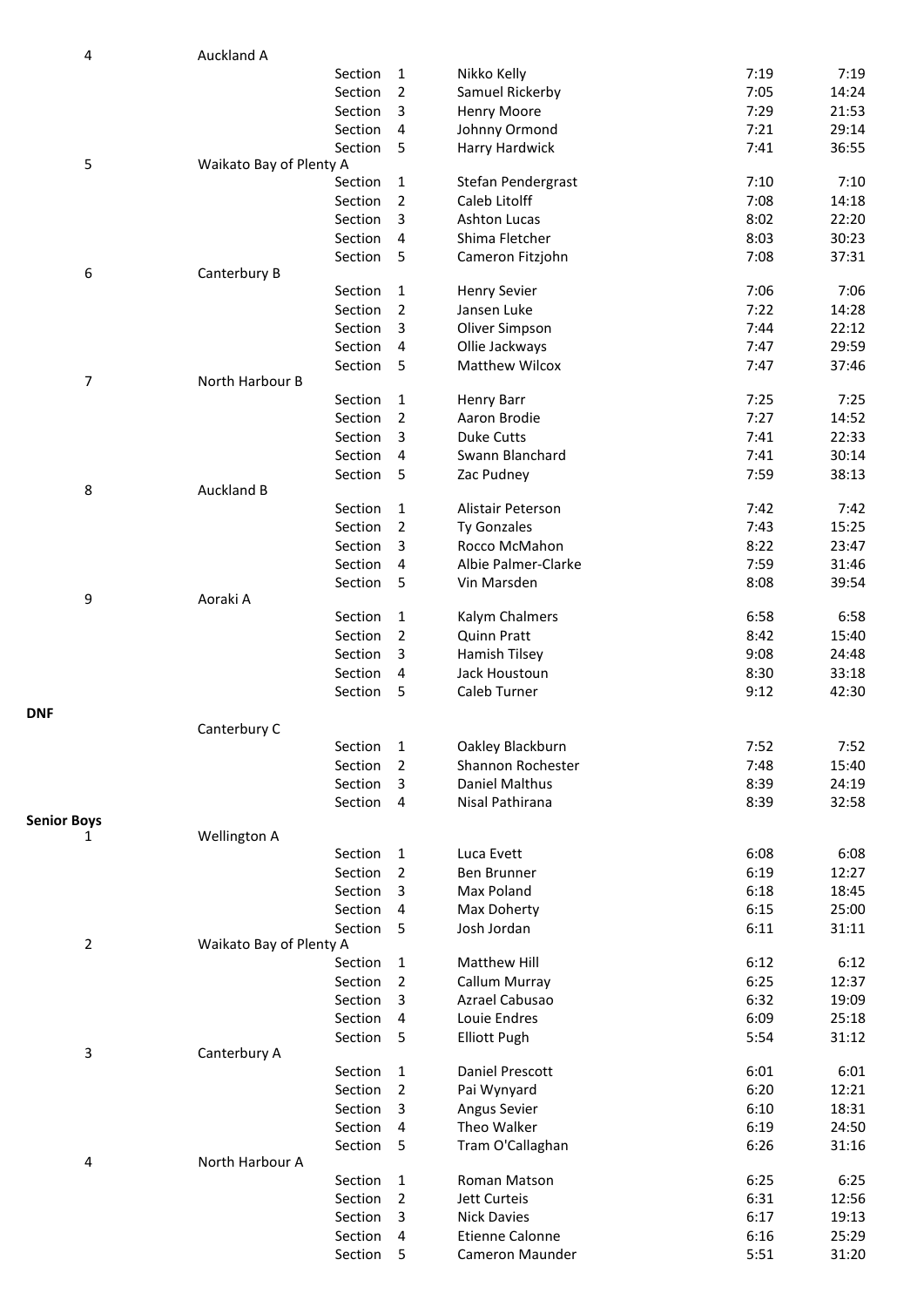| 5  | Auckland A                |         |                     |                         |      |       |
|----|---------------------------|---------|---------------------|-------------------------|------|-------|
|    |                           | Section | 1                   | <b>Toby Tasker</b>      | 6:13 | 6:13  |
|    |                           | Section | $\overline{2}$      | Zach O'Dywer            | 6:15 | 12:28 |
|    |                           | Section | 3                   | Angus Monro             | 6:15 | 18:43 |
|    |                           | Section | 4                   | William Johnston        | 6:20 | 25:03 |
|    |                           | Section | -5                  | Oscar Monro             | 6:52 | 31:55 |
| 6  | East Coast North Island A |         |                     |                         |      |       |
|    |                           | Section | $\mathbf{1}$        | Karsen Vesty            | 5:51 | 5:51  |
|    |                           | Section | $\overline{2}$      | Lorcan Rabbitte         | 6:19 | 12:10 |
|    |                           | Section | 3                   | <b>Tayne Patel</b>      | 5:57 | 18:07 |
|    |                           | Section | $\overline{4}$      | Jackson McKay           | 7:26 | 25:33 |
|    |                           | Section | 5                   | Alex West               | 7:18 | 32:51 |
| 7  | Whanganui A               | Section | 1                   | Daniel Sinclair         | 6:06 | 6:06  |
|    |                           | Section | $\overline{2}$      | <b>Toby Caro</b>        | 6:26 | 12:32 |
|    |                           | Section | 3                   | <b>Elliot Jones</b>     | 6:51 | 19:23 |
|    |                           | Section | 4                   | <b>Matthew Sinclair</b> | 7:01 | 26:24 |
|    |                           | Section | 5                   | James Hercus            | 6:50 | 33:14 |
| 8  | Southland A               |         |                     |                         |      |       |
|    |                           | Section | 1                   | James McLeay            | 6:21 | 6:21  |
|    |                           | Section | $\overline{2}$      | Caleb Diprose           | 6:43 | 13:04 |
|    |                           | Section | 3                   | Lucas Huia              | 6:55 | 19:59 |
|    |                           | Section | 4                   | Oliver McKenzie         | 6:54 | 26:53 |
|    |                           | Section | 5                   | Benjamin Scott          | 6:35 | 33:28 |
| 9  | Wellington B              |         |                     |                         |      |       |
|    |                           | Section | $\mathbf{1}$        | Guy Lees                | 6:29 | 6:29  |
|    |                           | Section | $\overline{2}$      | Wilson Li               | 6:54 | 13:23 |
|    |                           | Section | $\overline{3}$      | Conor Chesney           | 6:53 | 20:16 |
|    |                           | Section | $\overline{4}$<br>5 | Lucious Pinto           | 7:07 | 27:23 |
| 10 | Canterbury B              | Section |                     | Hassan McCall           | 6:49 | 34:12 |
|    |                           | Section | 1                   | Josh Loose              | 6:38 | 6:38  |
|    |                           | Section | $\overline{2}$      | Will McMeeken           | 6:40 | 13:18 |
|    |                           | Section | 3                   | <b>Phonse Carroll</b>   | 7:11 | 20:29 |
|    |                           | Section | 4                   | Josh Tonga              | 6:45 | 27:14 |
|    |                           | Section | 5                   | Noah Clark              | 7:19 | 34:33 |
| 11 | Tasman A                  |         |                     |                         |      |       |
|    |                           | Section | $\mathbf{1}$        | Joshua Gill             | 6:11 | 6:11  |
|    |                           | Section | $\overline{2}$      | Fenlon Bayley           | 6:32 | 12:43 |
|    |                           | Section | 3                   | Leo O'Donnell           | 8:13 | 20:56 |
|    |                           | Section | $\overline{4}$      | Noah Lausen             | 6:55 | 27:51 |
|    |                           | Section | - 5                 | Hogan Ward              | 6:45 | 34:36 |
| 12 | Aoraki A                  | Section | $\mathbf{1}$        | Thomas Allan            | 6:47 | 6:47  |
|    |                           | Section | $\overline{2}$      | Lachlan List            | 7:03 | 13:50 |
|    |                           | Section | 3                   | Malachy Cleland         | 6:49 | 20:39 |
|    |                           | Section | 4                   | Josh Young              | 7:15 | 27:54 |
|    |                           | Section | 5                   | Archie Jones            | 6:53 | 34:47 |
| 13 | Wellington C              |         |                     |                         |      |       |
|    |                           | Section | $\mathbf{1}$        | Jacob Rodgers           | 7:24 | 7:24  |
|    |                           | Section | $\overline{2}$      | William Larkin          | 6:36 | 14:00 |
|    |                           | Section | 3                   | Flynn Register          | 6:44 | 20:44 |
|    |                           | Section | 4                   | <b>Bladon Roe</b>       | 7:41 | 28:25 |
|    |                           | Section | 5                   | Ryan Mackay             | 6:35 | 35:00 |
| 14 | Waikato Bay of Plenty B   |         |                     |                         |      |       |
|    |                           | Section | 1                   | Oliver Galpin           | 6:44 | 6:44  |
|    |                           | Section | $\overline{2}$      | Zack Conroy             | 6:49 | 13:33 |
|    |                           | Section | 3                   | Joshua Renz             | 7:04 | 20:37 |
|    |                           | Section | 4                   | Ethan James             | 7:15 | 27:52 |
| 15 | <b>Auckland B</b>         | Section | - 5                 | <b>Cullen Crowe</b>     | 7:13 | 35:05 |
|    |                           | Section | $\mathbf{1}$        | Leo Hilton              | 6:53 | 6:53  |
|    |                           | Section | $\overline{2}$      | Ryan Peck               | 7:21 | 14:14 |
|    |                           | Section | 3                   | <b>Maksis Maulvurfs</b> | 7:15 | 21:29 |
|    |                           | Section | 4                   | <b>Matthew Foley</b>    | 6:53 | 28:22 |
|    |                           | Section | 5                   | Aphichat Khothisen      | 7:08 | 35:30 |